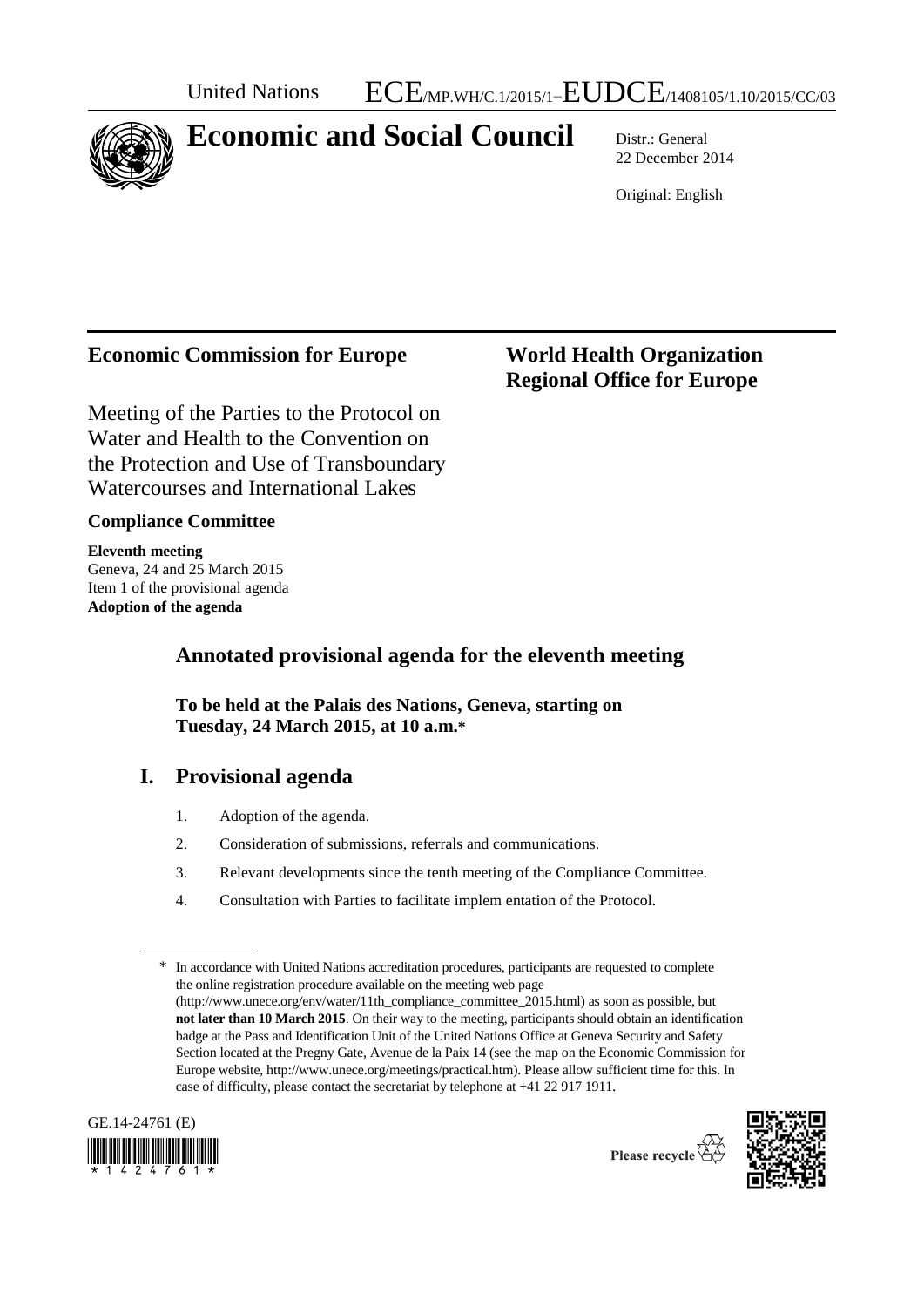- 5. Implementation of and compliance with the reporting requirements.
- 6. Compliance with the obligation to set targets and target dates.
- 7. Programme of work and calendar of future meetings.
- 8. Other business.
- 9. Adoption of the report.

#### **II. Annotations**

#### **1. Adoption of the agenda**

1. The Compliance Committee will be invited to adopt its agenda as set out in the present document.

#### **2. Consideration of submissions, referrals and communications**

2. In accordance with the relevant procedures set out in decision I/2 of the Meeting of the Parties to the Protocol (ECE/MP.WH/2/Add.3–EUR/06/5069385/1/Add.3), the Committee is expected to consider:

(a) Any submission by Parties relating to specific issues of compliance (ibid., paras. 13–14);

(b) Any referral by the joint secretariat relating to specific issues of compliance (ibid., para. 15);

(c) Any communication from the public relating to specific issues of compliance (ibid., paras. 16–22).

3. Specifically, the Committee is expected to consider a communication received from a member of public, subject to the preliminary determination of its admissibility.

#### **3. Relevant developments since the tenth meeting of the Compliance Committee**

4. The secretariat will inform the Committee of relevant developments since its tenth meeting (Geneva, 25 November 2014). In particular, it will inform the Committee about the relevant outcomes of the seventh meeting of the Working Group on Water and Health (Geneva, 26–27 November 2014) and the thirteenth meeting of the Bureau of the Protocol (Geneva, 28 November 2014).

5. The secretariat and the Committee members will report on the opportunities they had to present the compliance mechanism at various forums and events.

#### **4. Consultation with Parties to facilitate implementation of the Protocol**

6. At its tenth meeting, the Committee decided to invite Albania, Azerbaijan and Croatia to engage in the Consultation Process. Taking into account the request for assistance recently submitted to the secretariat by Bosnia and Herzegovina, the Committee also decided to invite this country to join the Process as an observer.